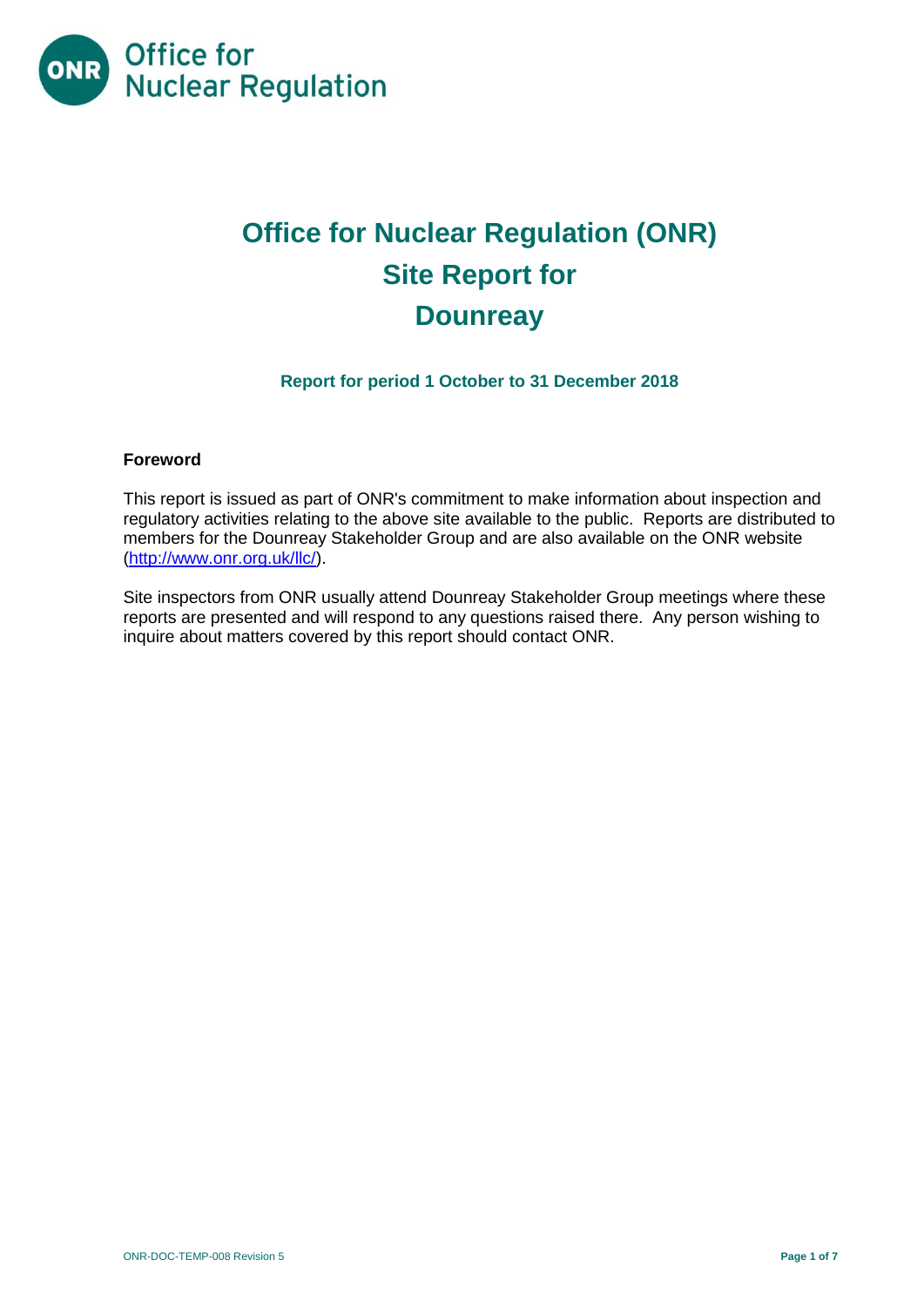# **TABLE OF CONTENTS**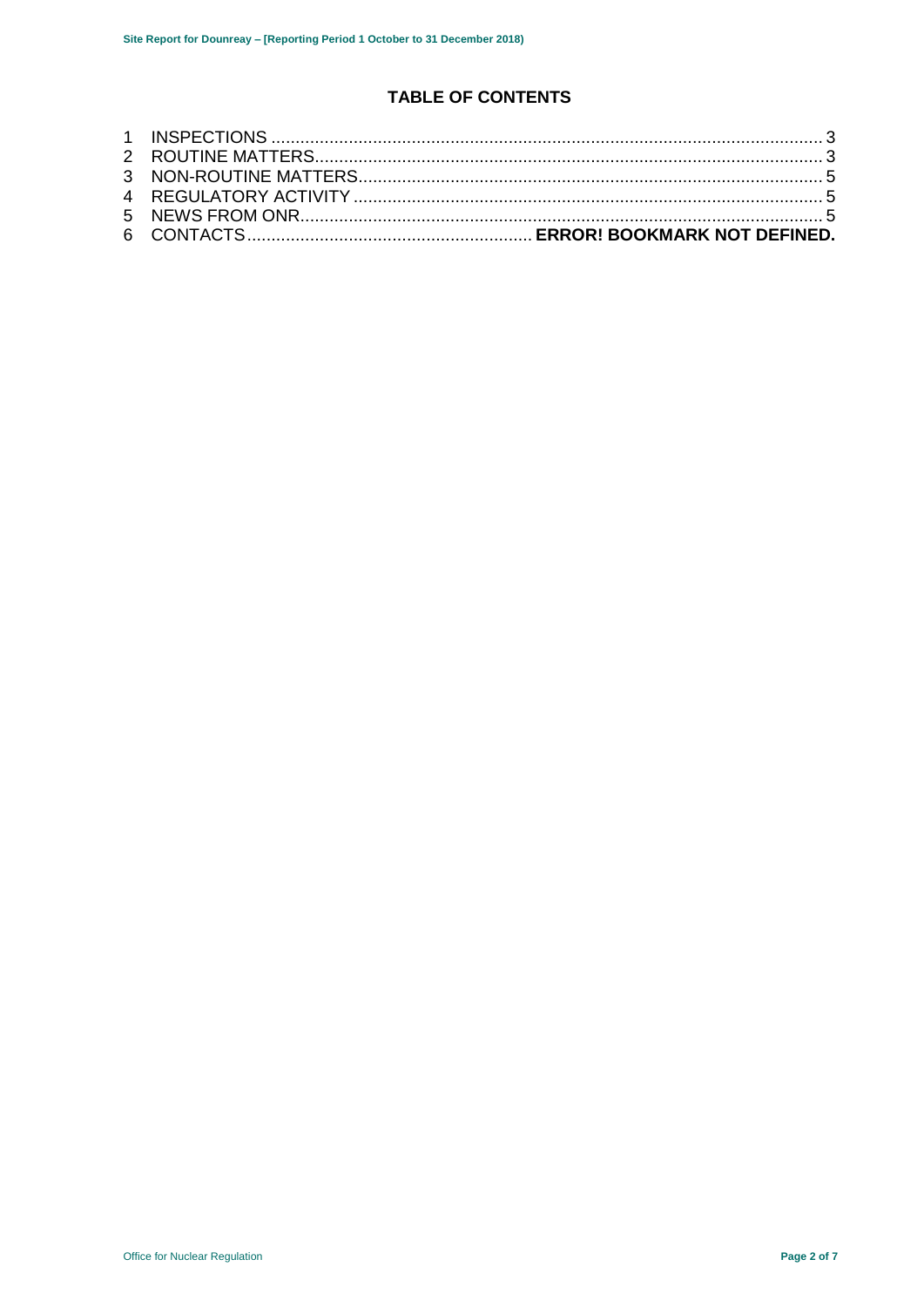## <span id="page-2-0"></span>**1 INSPECTIONS**

#### **1.1 Dates of inspection**

The ONR site inspectors made inspections on the following dates during the report period 1<sup>st</sup> October to 31<sup>st</sup> December 2018:

- $\bullet$  2<sup>nd</sup> to 4<sup>th</sup> October
- $\bullet$  13<sup>th</sup> to 15<sup>th</sup> November
- $\bullet$  4<sup>th</sup> to 6<sup>th</sup> December

#### <span id="page-2-1"></span>**2 ROUTINE MATTERS**

#### **2.1 Inspections**

Inspections are undertaken as part of the process for monitoring compliance with:

- The conditions attached by ONR to the nuclear site licence granted under the Nuclear Installations Act 1965 (NIA65) (as amended);
- The Energy Act 2013
- The Health and Safety at Work Act 1974 (HSWA74); and
- Regulations made under HSWA74, for example the Ionising Radiations Regulations 2017 (IRR17) and the Management of Health and Safety at Work Regulations 1999 (MHSWR99).

The inspections entail monitoring licensee's actions on the site in relation to incidents, operations, maintenance, projects, modifications, safety case changes and any other matters that may affect safety. The licensee is required to make and implement adequate arrangements under the conditions attached to the licence in order to ensure legal compliance. Inspections seek to judge both the adequacy of these arrangements and their implementation.

In this period, routine inspections at Dounreay related to the following were undertaken:

**The management of nuclear matter on the site**: We focused on the arrangements in place to manage the irradiated fuel holdings within the reactors, FCA and fuels directorate. We found clear evidence of adequate management systems in place for managing the inventory within each of the areas. In addition, we considered that each of the areas inspected demonstrated a good understanding of their material inventory, with records that clearly track the history of all material received, the material type, condition and quantities, any processing that may have been undertaken, where and how stored and, its eventual consignment where appropriate.

**Duly authorised and other suitably qualified and experienced persons and, the control and supervision of operations**: These inspections were undertaken in parallel with a specific focus on the project supervisors' role. We examined the corporate level competencies set against the project supervisor role and the associated safety competencies defined in company procedures. We noted the proposal to include a requirement for all project supervisors working in radiological areas to have completed training and formal assessment as a Radiation Protection Supervisor (RPS). We also noted the review ongoing to assess the supervisor training provided by the construction industry training board (CITB) to enhance DSRL's current arrangements. From our inspection of the implementation of the corporate arrangements within each of the operational areas it was clear that Authority to Operate (ATO) holders required facility specific competencies to be met over and above the corporate competencies set for their project supervisors. During our plant visits in each of the operational areas we observed a variety of tasks being performed ranging from high hazard to relatively low. In all cases we observed that there was clarity in understanding regarding the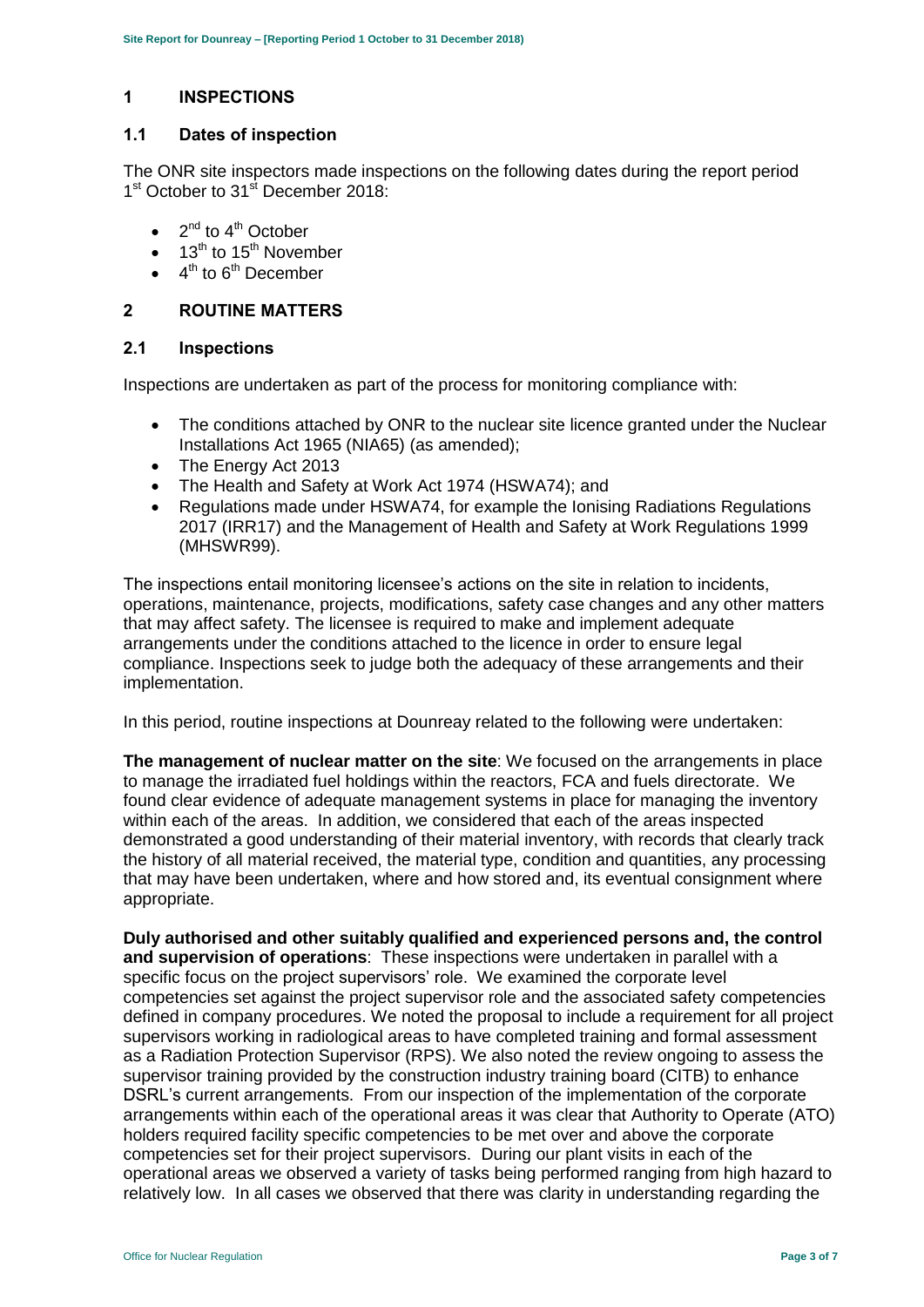hazards associated with the task and that the supervisor was clearly in control of the work going on.

In addition we examined the implementation of the corporate arrangements for the provision of duly authorised and other suitably qualified and experienced persons in support of DSRL's emergency arrangements. We noted that each role that makes up the emergency response capability is supported by a corresponding suite of technical competencies against which training and assessment are conducted. We discussed how feedback from exercises is used to review and improve the training provided noting the work ongoing to improve security awareness for key roles within the emergency control centres.

**Examination, inspection, maintenance and testing (EIMT):** We examined the implementation of the corporate arrangements against nuclear safety significance ventilation systems across site; this inspection was conducted in response to concerns raised previously by SEPA regarding the periodic replacement of HEPA filters. From our discussions we are satisfied that DSRL's arrangements provide adequate assurance regarding the performance of nuclear safety significance ventilation systems. We also examined the current arrangements by which DSRL is assured that all structures, systems and equipment necessary for the provision of an adequate emergency response capability remain fit for purpose. From our examination of the testing and maintenance records of a sample of key equipment that support the site's emergency arrangements we are satisfied that adequate arrangements are in place by which DSRL can demonstrate the continued performance of its provisions to ensure an adequate response to a site emergency.

**Accumulation of radioactive waste**: We inspected the arrangements in place to manage the production and accumulation of radioactive waste within the reactors, waste and FCA directorates on site. We found clear evidence of adequate management arrangements in place for the control of waste within each of these operational areas. In addition, we considered that each of the areas inspected demonstrated a good understanding of their waste inventory and requirements, and that the production, segregation and disposal of radioactive waste was appropriately managed.

**Leakage and escape of radioactive material and radioactive waste**: We focused on the arrangements in place to manage the escape and leakage of radioactive material and radioactive waste within the reactors, FCA and waste directorates. We identified clear evidence of adequate management arrangements in place for the detection, monitoring and reporting of leakage or escape within each of the areas.

In general, ONR judged the arrangements made and implemented by the site in response to safety requirements to be adequate in the areas inspected. However, where improvements were considered necessary, the licensee made satisfactory commitments to address the issues, and the site inspector will monitor progress during future visits. Where necessary, ONR will take formal regulatory enforcement action to ensure that appropriate remedial measures are implemented to reasonably practicable timescales.

#### **2.2 Other work**

The site inspectors also undertook a number of other inspection activities not linked directly to compliance against legislation.

The formal review of progress against regulatory issues raised by ONR and any regulatory actions agreed between ONR and DSRL as a result of our interventions on site: We consider that DSRL continues to make good progress against the action plans agreed to address regulatory issues raised during previous inspections on site aimed at making improvements to its arrangements. In addition, DSRL continues to implement improvements to their arrangements as appropriate in response to observations made during our site inspection activities.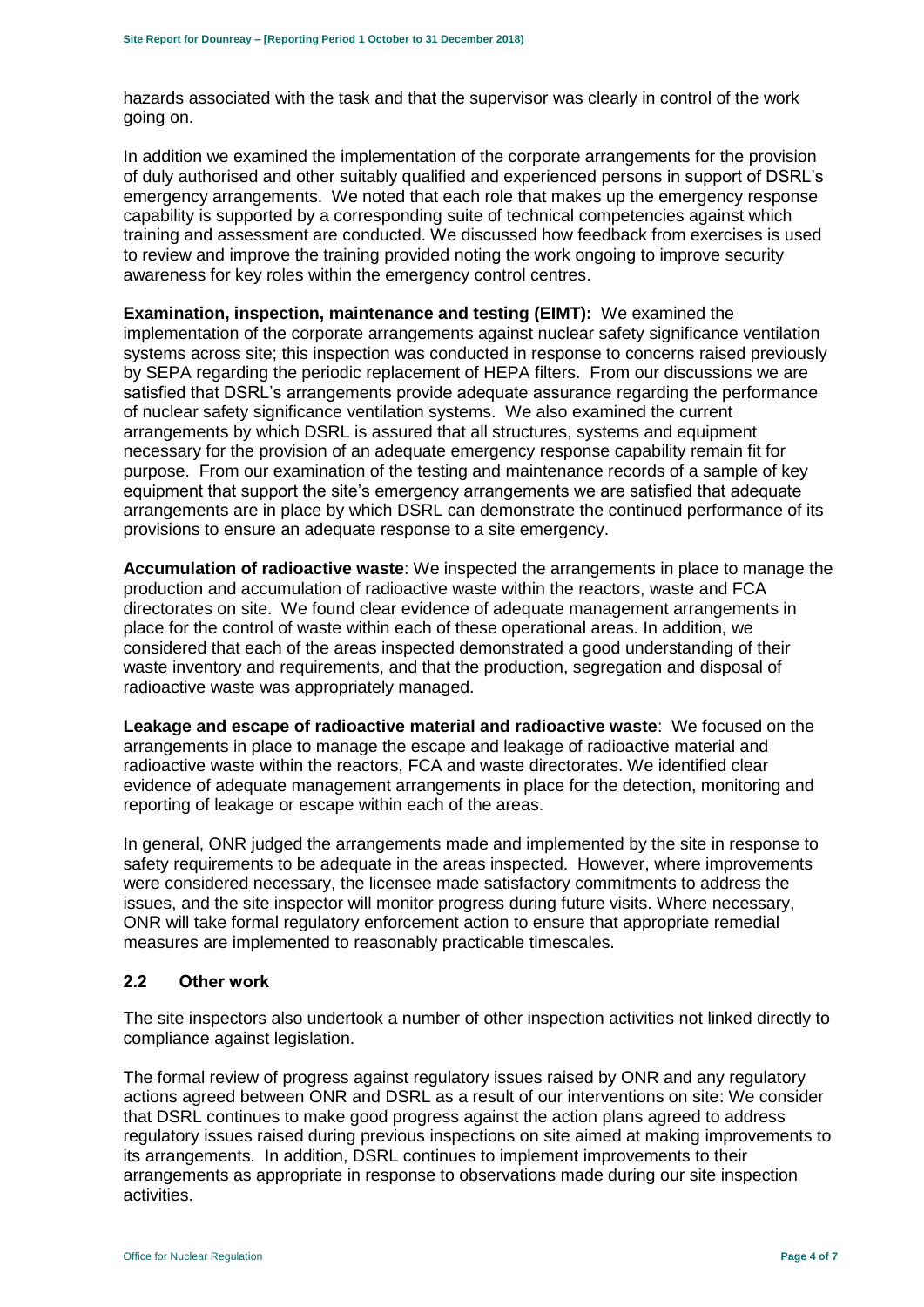The formal review of the DSRL's internal regulation activities: We continue to have good confidence in DSRL's internal regulation capability and consider that the risks identified to senior management from their activities align with ONR's observations.

The site inspectors also held a periodic meeting with safety representatives, to support their function of representing employees and receiving information on matters affecting their health, safety and welfare at work.

#### <span id="page-4-0"></span>**3 NON-ROUTINE MATTERS**

Licensees are required to have arrangements to respond to non-routine matters and events. ONR inspectors judge the adequacy of the licensee's response, including actions taken to implement any necessary improvements. There were no such matters or events of significance to report during the period.

#### <span id="page-4-1"></span>**4 REGULATORY ACTIVITY**

ONR may issue formal documents to ensure compliance with regulatory requirements. Under nuclear site licence conditions, ONR issues regulatory documents, which either permit an activity or require some form of action to be taken; these are usually collectively termed 'Licence Instruments' (LIs), but can take other forms. In addition, inspectors may take a range of enforcement actions, to include issuing an Enforcement Notice.

ONR issued Licence Instrument 523 for the 'Approval' of DSRL's revised emergency arrangements. This LI was granted under condition 11(3) of Schedule 2 attached to the Nuclear Site Licence for Dounreay and follows the formal assessment of the revised arrangements as required by ONR's procedures.

No other LIs, Enforcement Notices or letters were issued during this period.

#### <span id="page-4-2"></span>**5 NEWS FROM ONR**

October 2018:

- We welcomed the [publication](http://news.onr.org.uk/2018/10/iaea-review-torness-power-station/) of the key review of operational safety performance at Torness nuclear power station, published by the International Atomic Energy Agency and the UK government. The report highlights eight areas of good practice at Torness and offers proposals for further improvements, which we fully support.
- Following our decision to prosecute, EDF Energy Nuclear Generation Ltd and Doosan Babcock Ltd pleaded guilty to offences at Hinkley Point B under the Health & Safety at Work etc. Act 1974, section 3(1) and the Work at Height Regulations 2005, Regulation 4(1) respectively. The incident was a conventional health and safety matter, with no radiological risk to workers or the public. [A sentencing date](http://news.onr.org.uk/2018/10/edf-and-doosan-babcock-plead-guilty/) has been set for 1 February 2019 at Taunton Crown Court.

November 2018:

- Following a rigorous procurement process, we appointed six nuclear supply chain organisations to our new [Technical Support Framework \(TSF\).](http://news.onr.org.uk/2018/11/new-technical-support-framework-announced/) The new TSF, which came in to effect on 1 November 2018, has been established to provide a renewed and modernised framework for procuring technical support. We use this technical support to obtain, for example, expert technical assessments, access to specialist software or modelling, or access to niche skill sets that we do not retain in-house.
- The revised Nuclear Safety Directive introduced a European system of Topical Peer Review in 2017 and every six years thereafter. We played a leading role in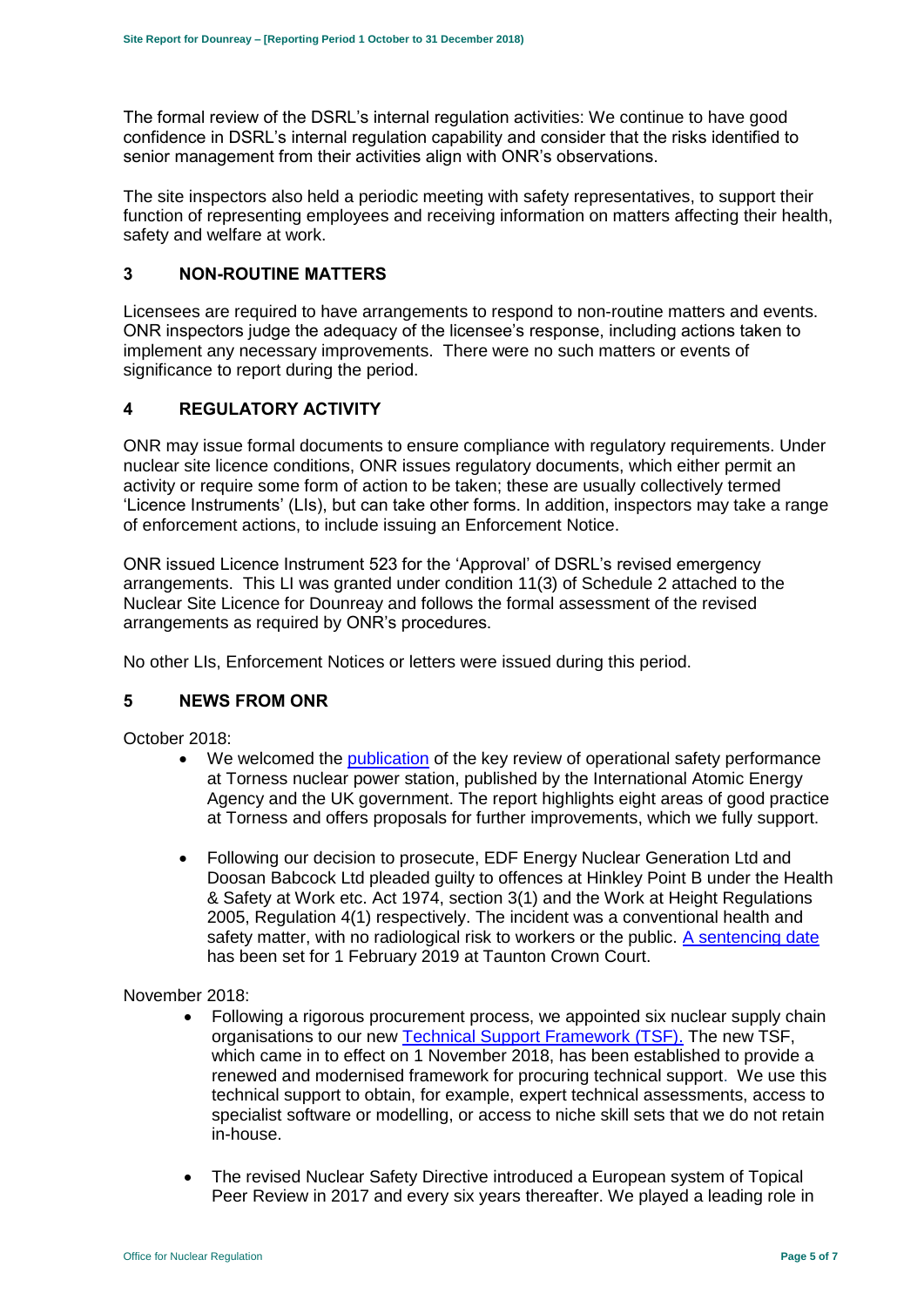the preparations for the first European 'Topical Peer Review' on Ageing Management of Nuclear Power Plants and welcome the publication of the [first](http://news.onr.org.uk/2018/11/onr-welcomes-first-topical-peer-review/)  [peer review report](http://news.onr.org.uk/2018/11/onr-welcomes-first-topical-peer-review/) by the European Nuclear Safety Regulator Group. We are pleased that a number of our experts made a valuable contribution to the exercise alongside 16 European countries as well as Norway, Switzerland and Ukraine. The UK report was authored jointly between ourselves, EDF Nuclear Generation Ltd and EDF-NNB GenCo.

- [The Atomic Weapons Establishment \(AWE\) was fined £1 million](http://news.onr.org.uk/2018/11/awe-prosecution-reaction/) after admitting offences under Section 2 (1) of the Health and Safety at Work etc. Act (1974). The incident, which occurred on 27 June 2017 was a conventional health and safety matter and there was no radiological risk to workers or the public. The prosecution was the result of our investigation into the incident.
- In conjunction with the Environment Agency, we announced the completion of our [initial high level scrutiny](http://news.onr.org.uk/2018/11/uk-hpr1000-completes-gda-step-2/) of the UK HPR1000 reactor design.
- $\bullet$
- We provided NNB Genco (HPC) Ltd (NNB GenCo) with [consent](http://news.onr.org.uk/2018/11/consent-for-hinkley-point-c-nuclear-island-concrete-pour/) to commence the unit 1 Nuclear Island concrete pour at Hinkley Point C (HPC). We also hosted our third webinar to explain our permissioning role for the Nuclear Island concrete pour at HPC and to provide information on our work to ensure that the new nuclear power station is built to the standards expected in the UK. Amongst others, a number of Site Stakeholder Group members joined the webinar and we received excellent feedback. We are planning further webinars on various topics in 2019. If you would like to find out more, please contact the ONR Communications team at [contact@onr.gov.uk](mailto:contact@onr.gov.uk)
- After 16 years of decommissioning work, Bradwell became the first of the Magnox nuclear power stations to receive our permission to enter into a period of "care and maintenance".
- The nuclear safeguards regulations which will enable ONR to set up the domestic safeguards regime following Euratom withdrawal, were laid in Parliament. The Government published the details, [alongside its response and the feedback to](https://www.gov.uk/government/consultations/nuclear-safeguards-regulations)  [consultation on the draft regulations on its website.](https://www.gov.uk/government/consultations/nuclear-safeguards-regulations)

#### December 2018:

- [Court proceedings continued](http://news.onr.org.uk/2018/12/prosecution-of-sellafield-ltd/) in our [prosecution of Sellafield Ltd](http://news.onr.org.uk/2018/07/update-prosecution-of-sellafield-ltd/) for offences under Section 2 (1) of the Health and Safety at Work etc. Act (1974).
- $\bullet$
- Reactor 3 at Hunterston B remains offline after being shut down following a routine inspection into cracks in its graphite core, in March 2018. Cracking of the graphite [bricks in Advanced Gas-cooled Reactors](http://www.onr.org.uk/civil-nuclear-reactors/graphite-core-of-agrs.htm) such as Hunterston B is expected as the reactors age. However, the number of cracks found during the inspection of Reactor 3 has led to the licensee, EDF Nuclear Generation Limited, carrying out further inspections of the core. Reactor 4 at Hunterston B was taken offline in October for an inspection of its graphite core. EDF Energy has submitted a safety case for Reactor 4 and is preparing one for Reactor 3. We will assess both safety cases to determine whether the reactors are safe to return to service. Neither reactor may restart without our consent, which we will give only if it is safe to do so.
- $\bullet$
- The Government published a [Written Ministerial Statement](https://www.parliament.uk/business/publications/written-questions-answers-statements/written-statement/Commons/2018-12-19/HCWS1217/) on implementing Geological Disposal, announcing the publication of its [Working With Communities](https://www.gov.uk/government/publications/implementing-geological-disposal-working-with-communities-long-term-management-of-higher-activity-radioactive-waste) policy and the launch of a consent-based process to find a site to host a Geological Disposal Facility (GDF). While we have no formal role in identifying the site for a